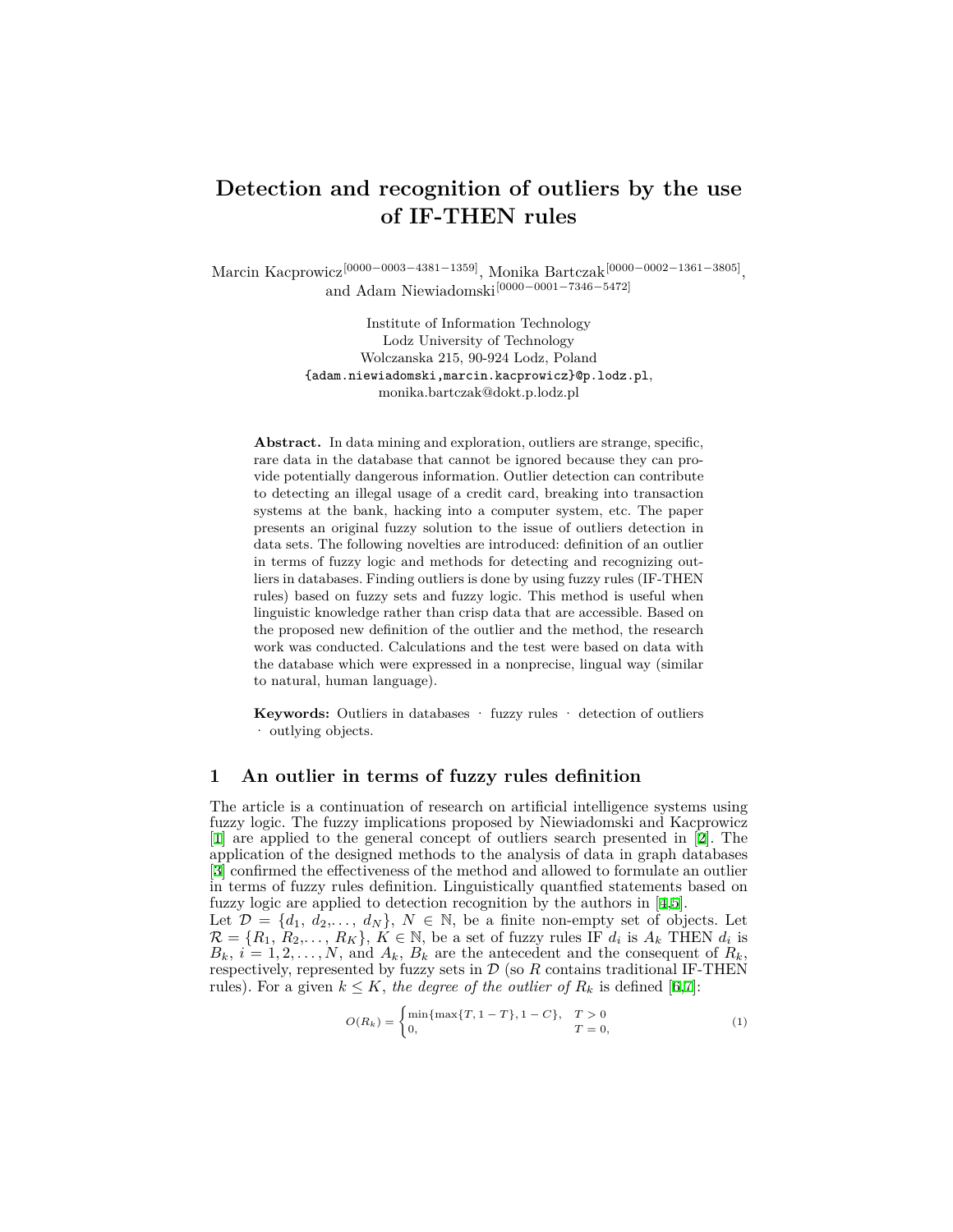#### M. Kacprowicz, M. Bartczak, A. Niewiadomski 62

where *T* is *the degree of truth* (aka *conditional and unqualified proposal* [[8\]](#page-3-7)) evaluated as:

$$
T = \frac{\sum_{i=1}^{N} \mu_{A_k \to B_k}(d_i)}{\sum_{i=1}^{N} \mu_{A_k}(d_i)},
$$
\n(2)

for  $A_k \to B_k$  – a fuzzy implication, e.g. *t*-norm, and  $C$  – *the degree of sufficient coverage* [[9\]](#page-3-8), determines if the rule is activated for sufficiently large number of *d ∈ D* objects:

$$
C = f(r_c),\tag{3}
$$

where  $r_c$  is the coverage ratio:

$$
r_c = \frac{1}{N} \sum_{i=1}^{N} t_i
$$
 (4)

with  $t(i)$  computed as:

$$
t_i = \begin{cases} 1, & \text{if } \mu_{A_K}(d_i) > 0 \text{ and } \mu_{B_K}(d_i) > 0\\ 0, & \text{otherwise,} \end{cases}
$$
 (5)

Finally, the *S*-shape function  $f: [0,1] \rightarrow [0,1]$ 

$$
f(r) = \begin{cases} 0, & r < r_1 \\ g(r) & r_1 \le r \le r_2 \\ 1 & r > r_2 \end{cases}
$$
 (6)

where  $0 \leq r_1 < r_2 \leq 1$  and *g* is a non-decreasing and continuous function on  $[r_1, r_2]$ .

**Definition 1 (An outlier in terms of fuzzy rules).** Let  $\kappa \in (0,1]$ . An object  $d_i \in D$ ,  $i =$  $1, 2, \ldots, N$  *is* an outlier *if it activates any rule*  $R_k$ *,*  $k = 1, 2, \ldots K$ *, such that* 

$$
O(R_k) \ge \kappa. \tag{7}
$$

### **2 Example**

Now, we are going to show the detection of outliers via fuzzy rules in practice. The fuzzy rules are created on the base of expert knowledge collected from bank and financial analytics, including personnel responsible for transfer security and recognition of cyberattacks on bank systems (especially phishing and unauthorized access), here, we exemplify fuzzy rules and implications as follows: let *A* be a fuzzy set representing linguistic label *summer* in  $X = \{1, 2, \ldots, 366\}$ numbers of days in a year in which the complaint is submitted, with  $\mu_A$  given:

$$
\mu_A(x) = \begin{cases} \frac{x-123}{47}, & x \in [123, 170] \\ \frac{-x+217}{47}, & x \in [170, 217] \\ 0, & \text{otherwise.} \end{cases}
$$
 (8)

Let *B* represent label *middle county* in  $Y = [5, 70]$  – per capita income in county (representing in thousands) from which come of a person who submits a complaint with  $\mu_B(y)$ :

$$
\mu_B(y) = \begin{cases} \frac{y-35}{9}, & y \in [35, 45] \\ \frac{-y+54}{9}, & y \in [45, 54] \\ 0, & \text{otherwise.} \end{cases}
$$
(9)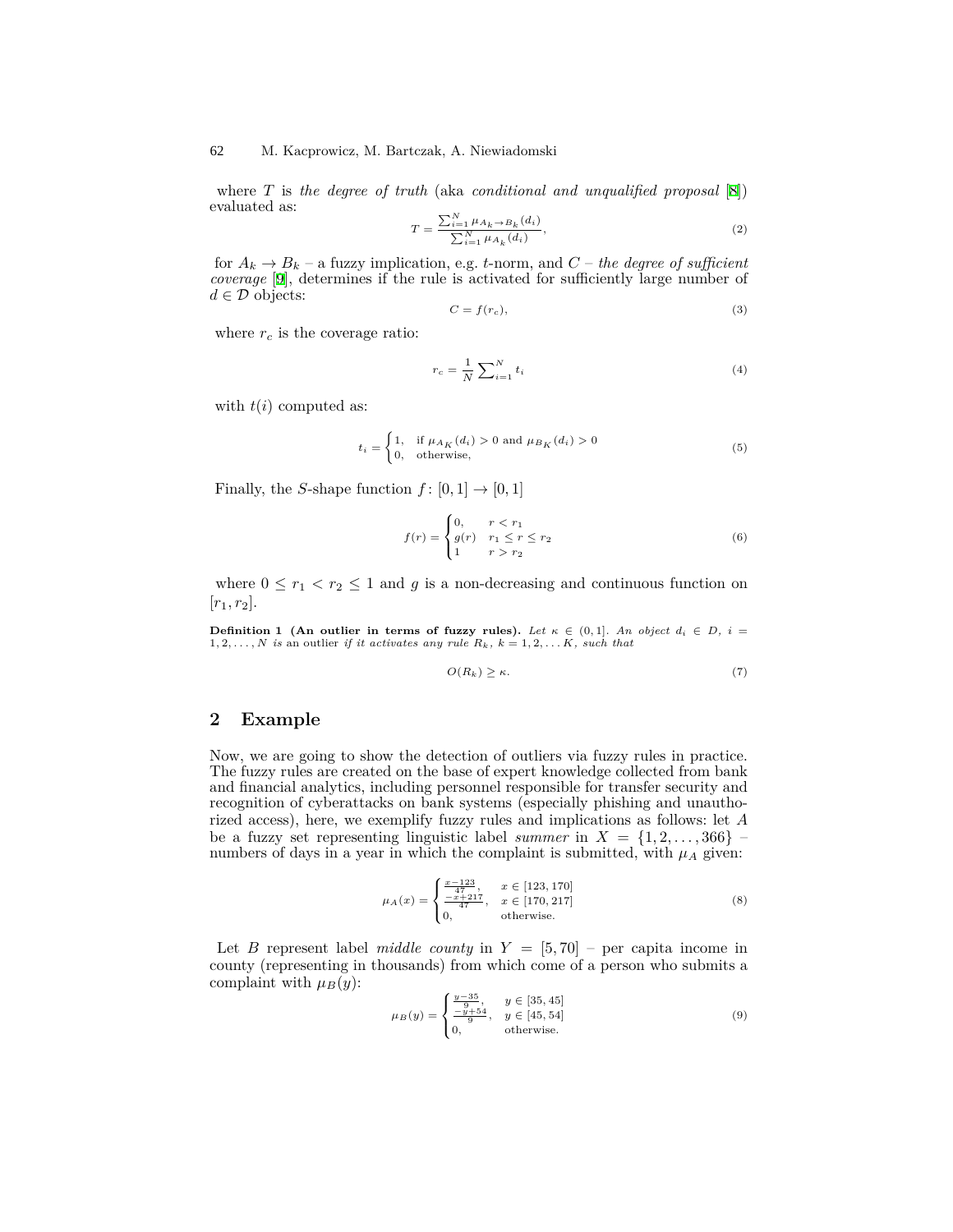Let *C* represent label *average time* in  $Z = [0, 30]$  – numbers of days between receiving and sending the complaint to the company by CFPB (Consumer Financial Protection Bureau), with  $\mu_C(z)$ :

$$
\mu_C(z) = \begin{cases} \frac{z-2}{4}, & z \in [2, 6] \\ \frac{-z+10}{4}, & z \in [6, 10] \\ 0, & \text{otherwise.} \end{cases}
$$
 (10)

Hence the sample fuzzy rule is:

IF complaint is submitted in summer AND submitter comes from middle county (per capita income) THEN in average time CFPB sends complaint (11)

For example, a complaint is submitted on May 4 (the 124th day of the year) and the submitting person comes from the county where per capita income is 53 000 \$. Hence,  $\mu_{A_K}$  (124)  $\simeq 0.02$ ,  $\mu_{B_K}$  (53)  $\simeq 0.11$ , so via the product implication the value of the rule is  $\approx 0.0022$ .

Next, for each fuzzy rule, perform calculations according to the formulas (1)- (7). A fuzzy rule for which the degree of sufficient coverage  $C \geq 0.1$  and the degree of outlier  $O(R_k) \geq 0.9$  is assumed to be an outlier. For fuzzy rule: IF complaint is submitted in summer AND submitter comes from the middle county (per capita income) THEN in average time CFPB sends complaint we received  $O(R_k) = 0.91$  and  $C = 0$ .

## **3 Results and comments**

The paper proposes and presents a new definition of outlier detection and recognition in databases. The definition is universal and can be applied to relational as well as non-relational datasets. A graph database was used in the study. To detect the outlier used the new definition and the IF-THEN method was used. The IF-THEN method based on different implications: product, Lukasiewicz,  $K_1$ ,  $K_2$ , and  $K_3$ , and subsumed under three different defined S-shape functions. The tests were performed on 648 fuzzy rules. The application of the above implication enriched our experiment. We detected new outliers. Not all of the implications used detected, classified a given fuzzy rule as an outlier. Therefore, they were looked at in detail. It was assumed that an outlier is a fuzzy rule for which the degree of coverage  $C \geq 0.1$  and the degree of outliers  $O(R_k) \geq 0.9$ . Analysis, interpretation of the results showed that the detected outliers by using other implications e.g. K2 had a high degree of uniqueness  $O(R_k)$  (e.g. 0*.*89) for other implications e.g. PROD.

As a result, we obtained the following six unique fuzzy rules  $R_{85}$ ,  $R_{95}$ ,  $R_{121}$ ,  $R_{137}$ ,  $R_{149}$ ,  $R_{175}$  (see Table [1\)](#page-3-9) which are associated with 613 objects.

The definition introduced allows detection and, more importantly, recognition of specific objects (which are outliers). We detected 6 outlying rules - 613 objects. The method has been tested on real data available in the data set, where outliers may indicate incorrect data input, or even, anomalous data properties.